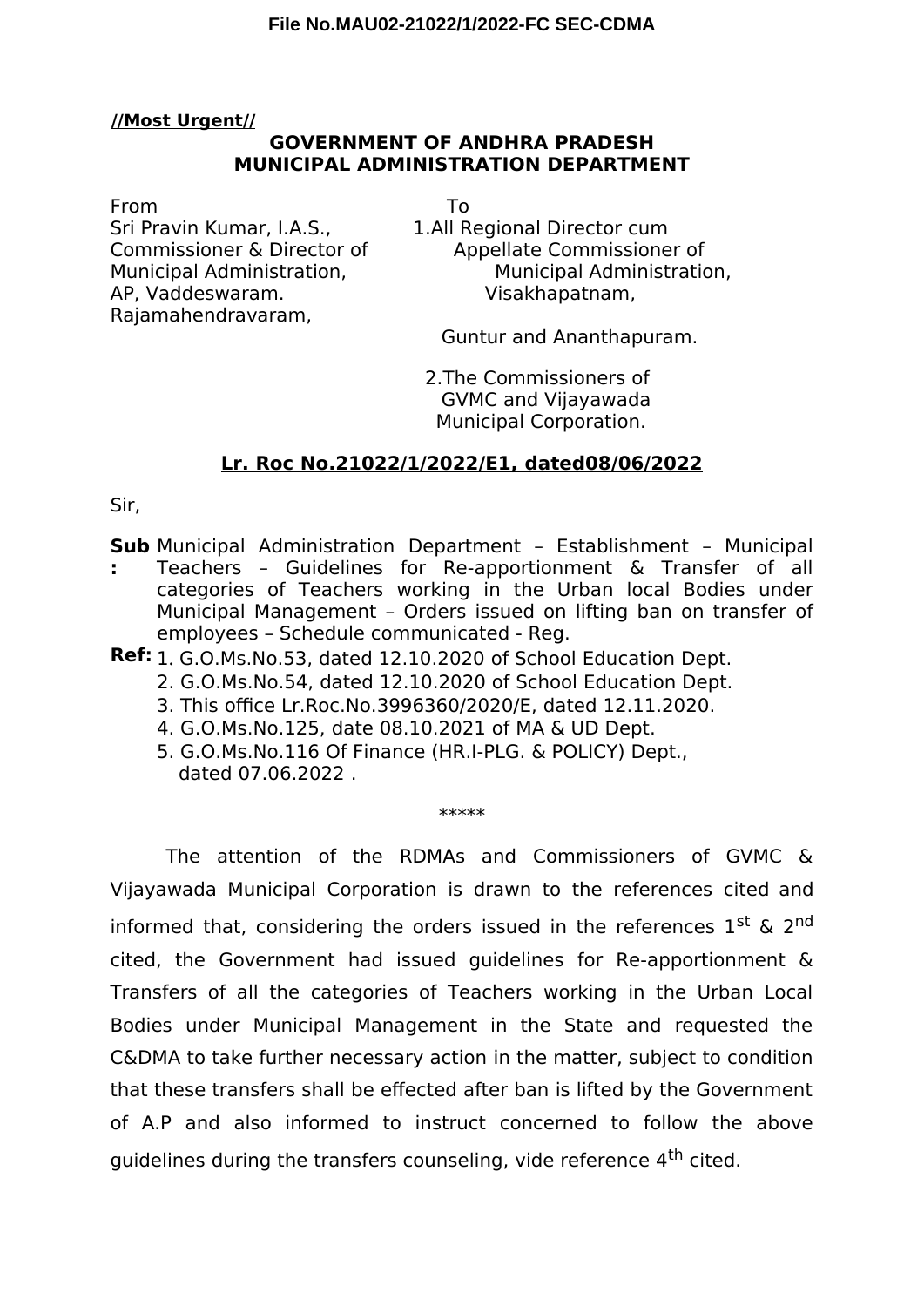2. In the reference  $5<sup>th</sup>$  cited, the Government have issued orders relaxing the existing ban on transfer of employees from  $8<sup>th</sup>$  June to  $17<sup>th</sup>$ June, 2022 to ensure right placement of employees to secure optimum productivity and commitment to furtherance of Government's development objectives.

3. In view of the above, the Guidelines issued vide reference  $4<sup>th</sup>$  cited is herewith communicated to you for taking up further necessary action in the matter, duly following the below schedule, without fail.

| <b>Activity</b>                                                                                                                                                                                                                                                                            | <b>Duration</b> | <b>Time Line</b>                       |
|--------------------------------------------------------------------------------------------------------------------------------------------------------------------------------------------------------------------------------------------------------------------------------------------|-----------------|----------------------------------------|
| I. Re-Apportionment of posts &<br>finalization of vacancies.                                                                                                                                                                                                                               | 2 days          | from<br>09.06.2022<br>to<br>10.06.2022 |
| II. Transfers.                                                                                                                                                                                                                                                                             |                 |                                        |
| 1. Publication of Vacancies and Seniority Lists.                                                                                                                                                                                                                                           | 2 days          | from<br>11.06.2022<br>to<br>12.06.2022 |
| 2. (a) Submission of transfer applications by<br>the teachers through on-line & submission of<br>hard copies to the Commissioners<br>concerned.<br>(b) Submission of transfer applications<br>received from the teachers to the RDMA by the<br>Commissioners concerned with their remarks. | 2 days          | from<br>13.06.2022<br>to<br>14.06.2022 |
| 3. Scrutiny of the transfer applications by the<br><b>RDMA</b>                                                                                                                                                                                                                             | 1 day           | 15.06.2022                             |
| 4. Counseling and issuing of Transfer & Posting<br>orders                                                                                                                                                                                                                                  | 2 days          | from<br>16.06.2022<br>to<br>17.06.2022 |

4. Further, you are requested to go through the guidelines issued in the reference 4<sup>th</sup> cited and take immediate action for effecting Reapportionment & Transfers to all the categories of Teachers working in the ULBs in the transparent manner. You are also requested to ensure that, after counseling, the Transferred Teachers shall be relieved from old